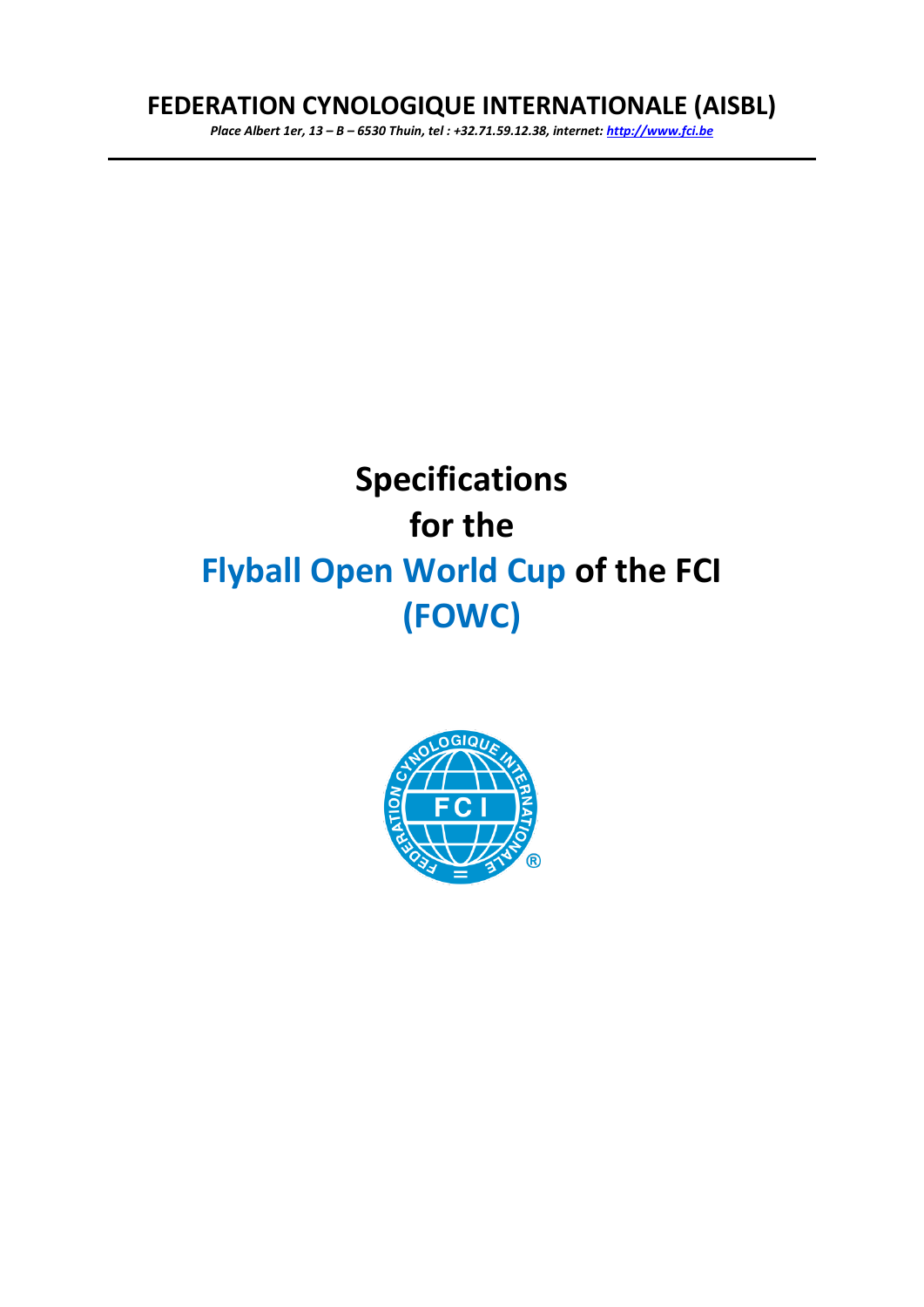## Contents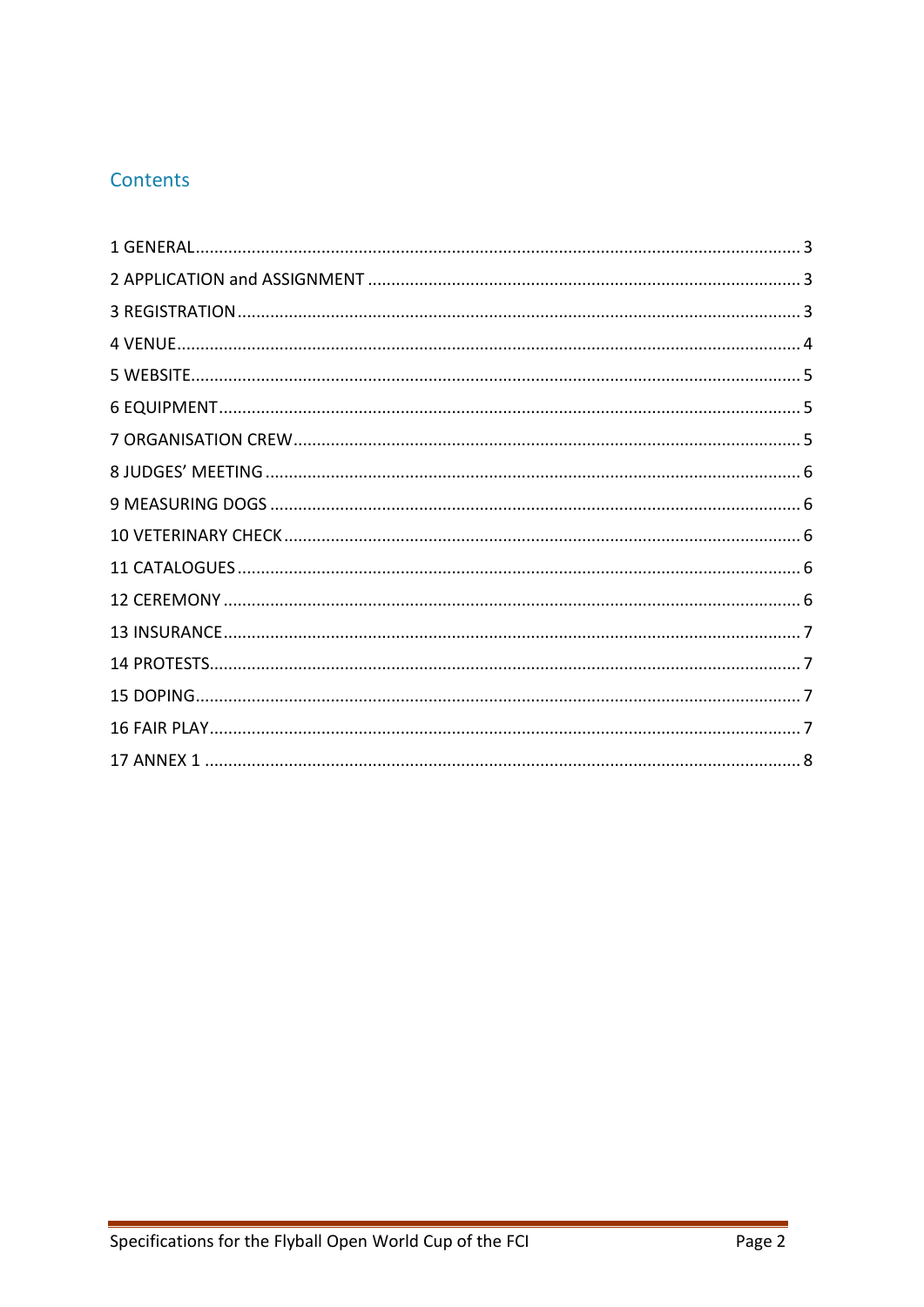**These specifications have been approved by the FCI Flyball Commission during the meeting in Prague, on March 20th , 2016.** 

#### <span id="page-2-0"></span>**1 GENERAL**

Flyball Open World Cup of the FCI (FOWC) is an international flyball tournament which is officially recognised by the FCI and is governed by the latest FCI Regulations for flyball competition. The tournament is open to all dogs, which are associated to a National Canine Organisation of the FCI or a National Organisation with a close relationship to the FCI.

The event will be organized every second year during a weekend. On Saturday a Round Robin event in group phases will be held, determining the divisions of the Double Elimination on Sunday (specifications of the format in **Annex 1**).

For organisational purposes the number of competitors has to be limited to 25 teams per available ring. The available spots will be equally divided between the participating countries and every country can delegate proportionally. Remaining spots can be completed by the organizing country.

#### <span id="page-2-1"></span>**2 APPLICATION and ASSIGNMENT**

National organisations that would like to organise FOWC shall apply in writing to the President of the FCI Flyball Commission, before the commission's meeting a year in advance.

The application will contain at least:

- Name of the National Canine Organisation
- Proposed date and place of the tournament
- Full description of the venue, including detailed description of floor covering
- Confirmation that all specifications according to this file and the general FCI Regulations for flyball competition will be met
- Number of available rings
- Technical description of the Electronic Judging System (EJS) that will be used
- The name and address of the person in charge of organising the event
- Amount of entry fee per team

The FCI Flyball Commission will entrust the organisation of the FOWC to a National Organisation that is a full member of the FCI. If there are several candidates for organisation, the commission will decide by voting.

#### <span id="page-2-2"></span>**3 REGISTRATION**

The country that has been appointed to organise the FOWC, shall distribute the entry forms to the National Canine Organisations and to each member of the FCI Flyball Commission. These forms can also be made available online.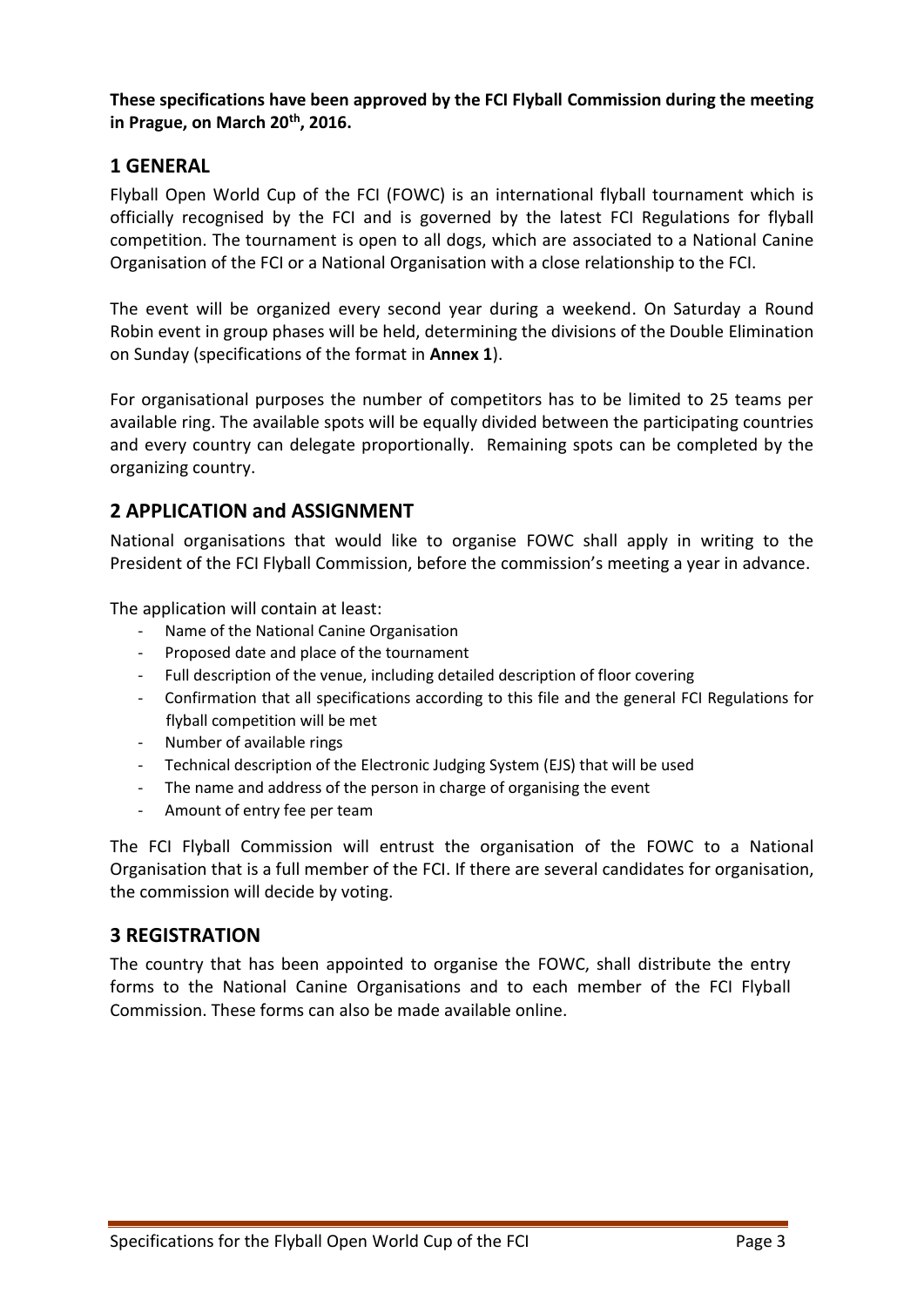The entry form will contain at least the following information:

- Name of National Canine Organisation (NCO)
- Name and registration number of the team
- Team contact person and email
- Name of the team captain
- Best time of the team for their last three tournaments during the last six months
- Details of each dog: Official name, nickname, licence number, breed, date of birth, jump height, chip/tattoo
- Full Name of each handler
- Confirmation that all participants have read and accept the rules of the FOWC.

#### *Six months prior to the FOWC each country delegate shall confirm by email to the organizer the number of teams from their country that will compete.*

*Three months prior to the FOWC the entry fee for every team shall be paid in full.* The *final* closing date for entry should be one month prior to the first day of tournament. The NCO is responsible that the payment of the entry fee arrives in time to the organiser.

The entries have to be sent via the NCO to the organisation. All entries have to be sent by the NCO which is an FCI member/contract partner or a member of the NCO with whom the FCI holds a close relationship (e.g. KC, AKC, CKC). Every participating country assigns one responsible person who is the direct contact with the organisation. Separate teams or individual participants shall not address directly to the organisation.

All competitors must have their legal residence in the country which they represent. No dog or handler shall be allowed to compete for more than one country. For all participating dogs a veterinary passport has to be presented.

Every team consists of minimum four and maximum six dogs and handlers, according to general FCI Regulations for flyball competition. If necessary, until one day prior to the tournament at noon, dogs can be changed.

The last winning team of the FOWC shall be automatically entitled to enter the FOWC following edition, outside the national quota to defend their title.

## <span id="page-3-0"></span>**4 VENUE**

The following criteria have to be taken into consideration in selecting a venue for the FOWC:

- An indoor venue has the preference. For outdoor venue, every ring needs at least to be covered from start line till the end of the backstops.
- No poles are allowed between the two lanes.
- The minimum dimension of each ring should be 10 x 35 m.
- It should be able to welcome a public in comfortable and safe conditions, including sufficient toilet facilities.
- There has to be sufficient space to warm up dogs without obstructing the tournament whatsoever. Refreshments (food and drinks) should be available for sale. Dog walking near the venue should be possible.
- It should be easily accessible and well signposted.
- There has to be decent camping facilities near the venue.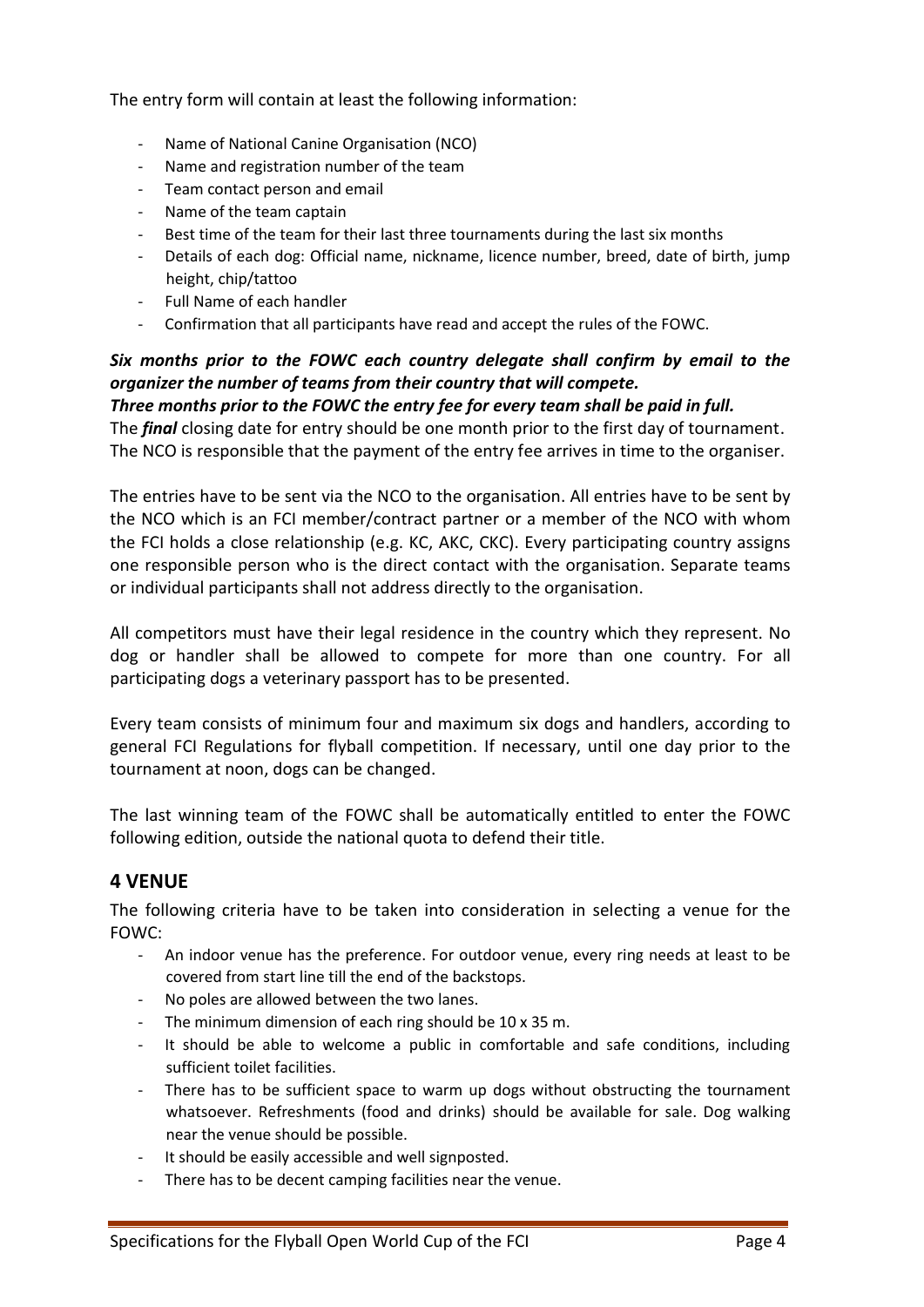- A list of hotels should be available.
- The place of tournament is to be decorated with the flags of the competing countries and the FCI flag throughout the event.

#### <span id="page-4-0"></span>**5 WEBSITE**

A full website has to be set up for the event. Available details about the venue, competitors, information for visitors, etc. should be published. This website should contain all latest information. By preference there is live coverage of the event, eventually by livestream. Preliminary results should be available on the website the same day.

#### <span id="page-4-1"></span>**6 EQUIPMENT**

- A sound system has to be available where all announcements can be clear and understandable for everybody present. All announcements should be made in English and the native language of the organising body. The sound system should also be used for music during the opening, award and closing ceremonies.
- The organising body will need an IT system to run the tournament efficiently. For safety reasons backup procedures should be installed. All information of the running tournament should be made available to competitors and visitors during the completion. Mainly during elimination formats it is important that everybody can follow live the running orders.
- Every ring should contain a full Electronic Judging System, according to annex 4 of FCI Regulations for flyball competition
- In every ring 8 hurdles with sufficient spare parts have to be available. If a ground fixing system for the boxes will be available, the full technical description should be presented to the participating countries at least three months in advance. The day before the first day of the tournament every team should have the opportunity to test the fixation of the boxes. All equipment has to comply with all FCI regulations.
- At least two scanners for chip numbers have to be available.

## <span id="page-4-2"></span>**7 ORGANISATION CREW**

At least the following functions have to be appointed in advance:

- A tournament organiser, responsible for the whole organisation
- Secretariat: 1 responsible + at least 2 assistants for the secretary of the tournament
- Speaker that can comment both in English and in the native language
- For every lane in every ring, at least one line judge assigned by his/her NCO and fully aware of the operation of the EJS.
- For every ring at least one steward, responsible for the smooth working of the ring
- Parking and gate stewards
- Human first aid resources have to be present at the event premises
- Veterinarian: at least one official veterinarian has to be present during the entire tournament

The official head judges will be appointed by the FCI Flyball Commission. The organisation has to cover the expenses of the head judges, travelling expenses and accommodation and meals during the stay. Officials that own dogs participating at the FOWC may not perform their duties during the races where any of their dogs participate.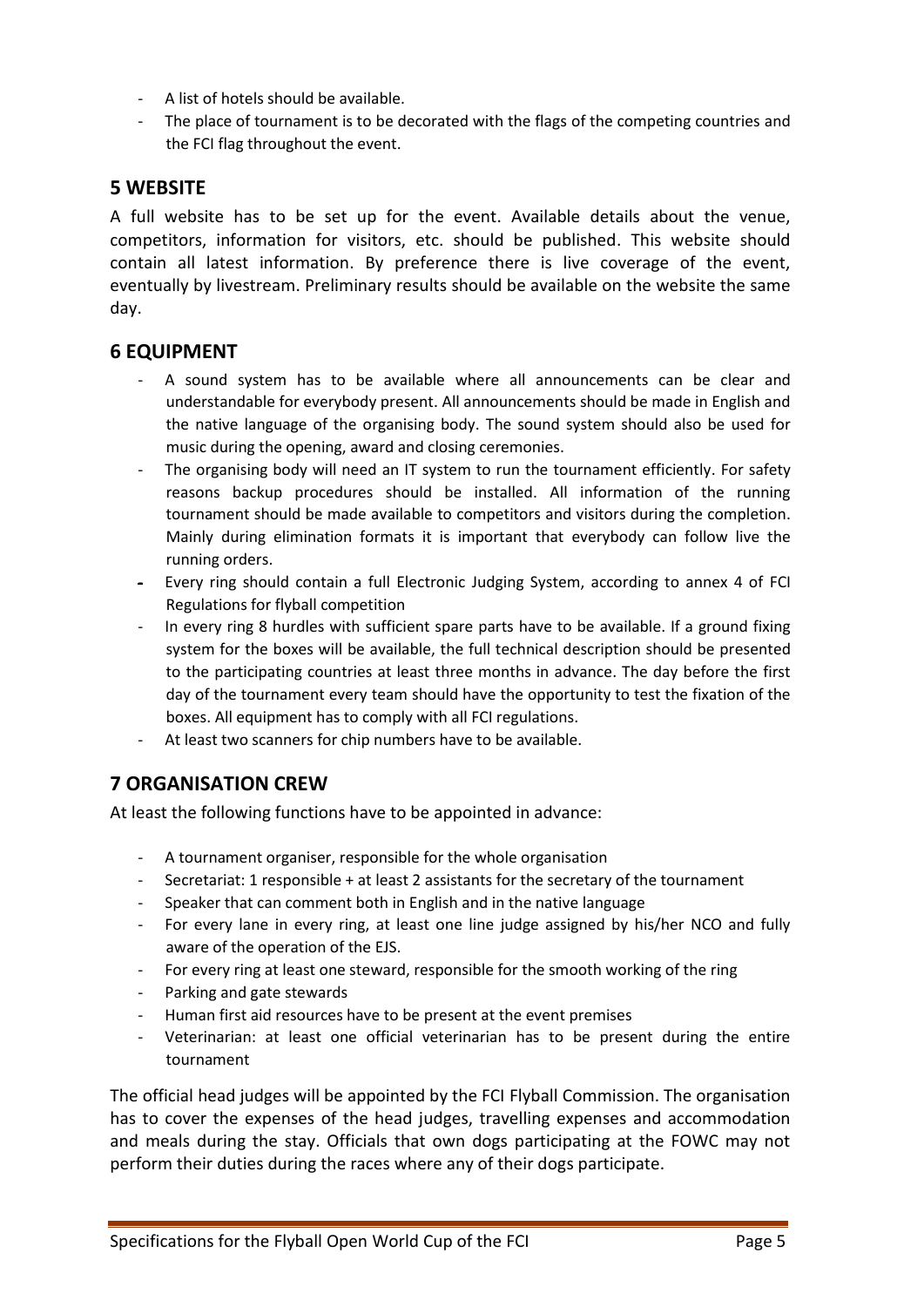Members of the FCI Flyball Commission shall have free entry to all the event facilities of the FOWC.

#### <span id="page-5-0"></span>**8 JUDGES' MEETING**

The day before the event a meeting will be attended by the head judges, the line judges and a representative of the organisation.

During the meeting all technical aspects about the tournament shall be discussed.

#### <span id="page-5-1"></span>**9 MEASURING DOGS**

Every dog that has entered with a lower jump height as the maximum, from a country that does not apply the FCI measurement, has to be checked the day before tournament by judges who are assigned to officiate during the FOWC.

From countries that use FCI measurement correctly, dogs without final jump height have to be measured. Also 2 dogs from those countries with a lower final jump height as the maximum will be re-measured the same way. If both measured values differ from the declared jump height, all dogs with a lower final jump height from that country shall be re-measured.

A list shall be available with the recorded jump heights for every dog, including name, breed, chip/tattoo number, team and country for every dog. The Judges guidelines for the ulna measuring method at FCI international flyball competition issued by the FCI Flyball Commission, should be strictly followed.

The equipment to be used for measuring has to be validated by a member of the FCI Flyball Commission. A private, quiet area should be available to measure the dogs. The chip number of every dog that is measured will be checked prior to measuring.

A copy of the final list with all recorded heights and the measured values will be sent by the organizer to the president of the FCI Flyball Commission.

## <span id="page-5-2"></span>**10 VETERINARY CHECK**

Veterinaries designated by the organizer will check all dogs and passports the day before the tournament. Dogs that are not in perfect health will not be allowed to compete. All dogs need to have their veterinarian passport.

## <span id="page-5-3"></span>**11 CATALOGUES**

The organiser will provide catalogues containing all relevant and available information about the teams, dogs and the handlers, listed per country. The catalogue should also include a complete schedule of the tournament and a list of the offered prizes.

#### <span id="page-5-4"></span>**12 CEREMONY**

An opening and closing ceremonies have to be organised. The organising body needs to ensure that the flag and name boards for every country and the flag of the FCI (to be applied for at the FCI headquarters or at the NCO of the organising country) are available. During the opening ceremony the assigned judges have to be presented.

For the award ceremony a podium must be provided with space for 6 handlers and 6 dogs on every step. Ensure that the national anthems of all participating countries are available.

A memento prize should be provided for each competitor.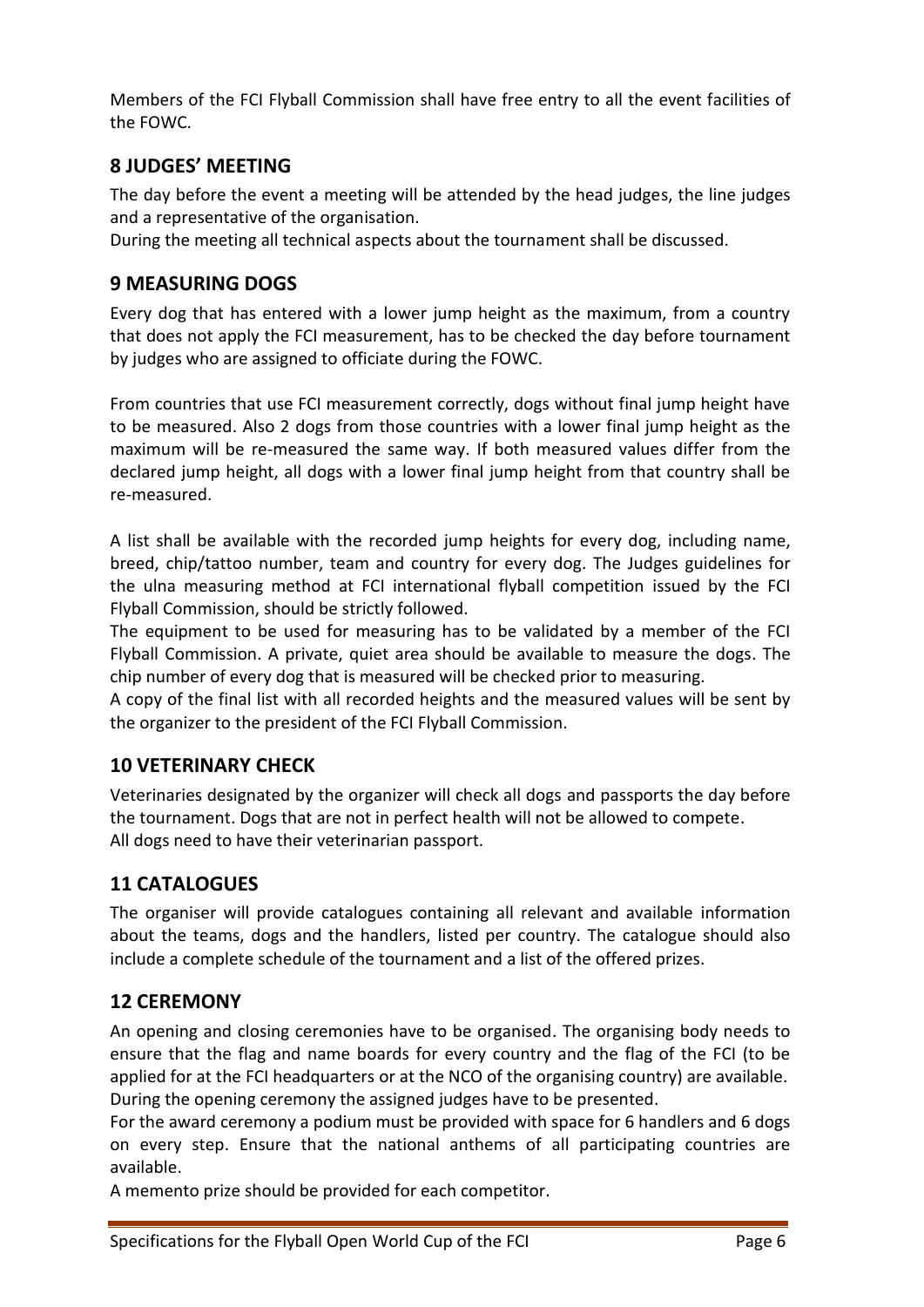#### <span id="page-6-0"></span>**13 INSURANCE**

The organiser must have taken out an insurance policy with sufficient cover for personnel, judges and helpers. However, each competitor is expected to have a public liability insurance policy for consequences resulting from being a dog owner.

#### <span id="page-6-1"></span>**14 PROTESTS**

The judges' decisions during the tournament shall be final and incontestable. Objections or protest shall be directed to the president of the FCI Flyball Commission, only by the responsible person from the country. Protests will be handled during the next commission meeting, or eventually the day of the tournament, in case at least half of the members of FCI Flyball Commission are present.

#### <span id="page-6-2"></span>**15 DOPING**

All kinds of doping are forbidden, according to the FCI international guidelines about Dog Doping.

During the FOWC doping tests may be implemented. When a dog owner enters for the FOWC, the owner also agrees that the dog may be tested for doping. The basics of such doping tests will be made according to the national rules of the organisation.

#### <span id="page-6-3"></span>**16 FAIR PLAY**

One of the objectives of the FOWC is to promote the cooperation and good sportsmanship in the participation of this event. Participants shall at all times be courteous and friendly and never conduct themselves in a manner that could bring any discredit to the sport of flyball. At no time should they show displeasure with a dog, judge, participants or spectators in or outside the ring. Each team and handler are supposed to act according to the general rules of fair play.

**These specifications have been approved by the FCI General Committee in Paris, October 2016. They are effective from January 1 2017.**

*The changes in bold and italic were approved by the FCI General Committee on the occasion of its online meeting on 3-4 September 2020.*